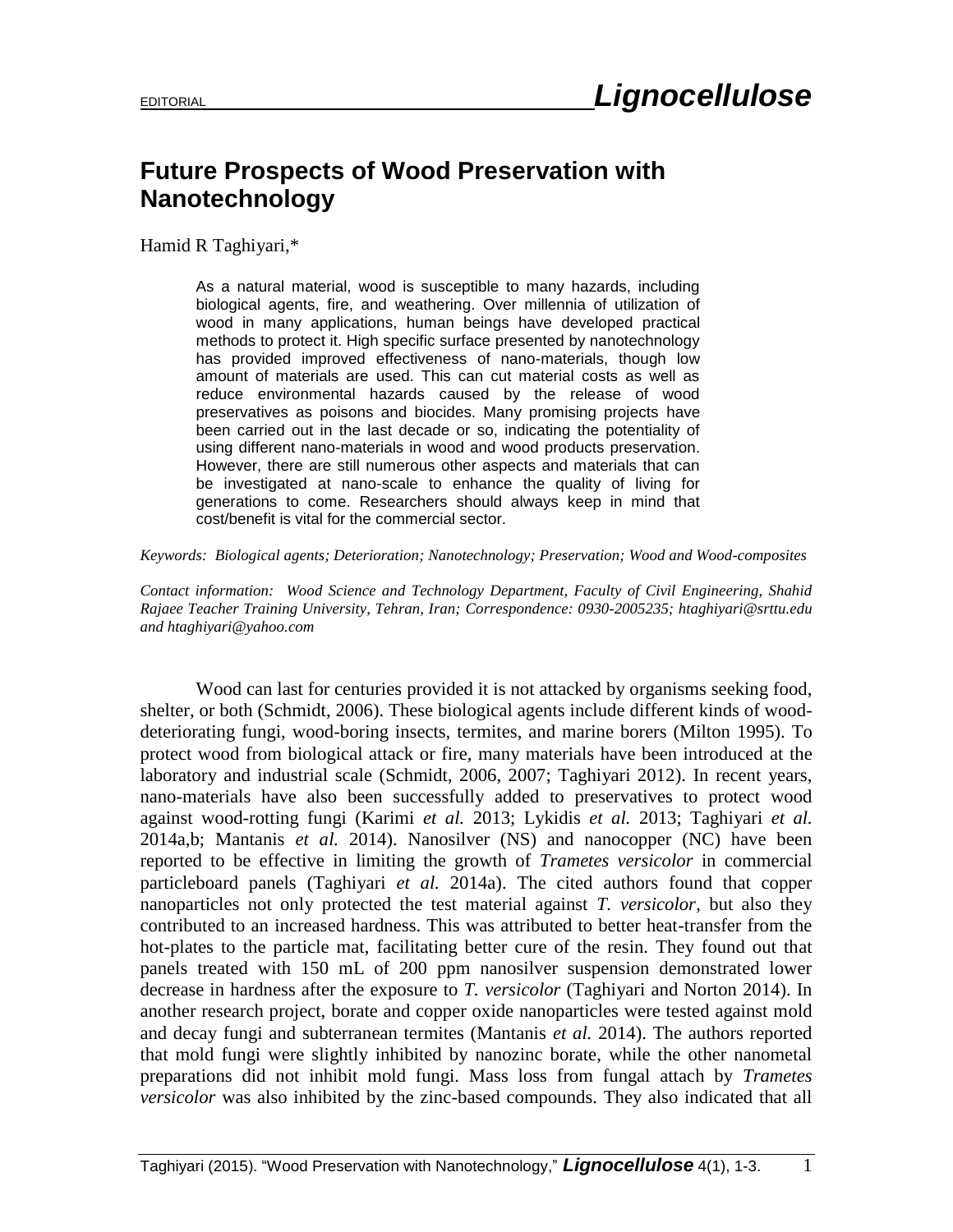pine specimens treated with nanozinc borate strongly inhibited termite feeding, with mass losses in the range 5.2 to 5.4%. In contrast, the copper-based treatments were much less effective against subterranean termites, *Coptotermes formosanus* (Mantanis *et al.* 2014).

Although the addition of metal nano-particles has been reported to be significantly effective in hindering biological agents' activities, no particular report has so far confirmed application of metal nano-particles at a commercial scale. Therefore, researchers have turned to other materials that are cheaper than silver or copper, as well as being abundant in many countries. They also have investigated the potentiality of using materials at micro-scale to even reduce the production costs. In this regard, wollastonite was found to be effective in reducing the effects of certain pathogens, including fungi (Aitken 2010; Karimi *et al.* 2013). It is also nontoxic to humans or wildlife (Huuskonen *et al.* 1983; Maxim and McConnell 2005). Wollastonite at nano and micro scales has been reported to significantly improve biological resistance of wood and wood composites (Karimi *et al.* 2013; Taghiyari *et al.* 2014ab). The improving effect was partly as a result of the impact of wollastonite on permeability of the treatments (Taghiyari and Sarvari Samadi 2015).

Other mineral materials, such as nanoclay, were also successfully used in woodplastic-composite (WPC) materials to evaluate improvement in biological resistance to five different fungi (Bari *et al.* 2015). SiO<sub>2</sub> nanopowder was also studied and compared with  $TiO<sub>2</sub>$  nanopowder and nanoclay (Devi and Maji 2013).

## **CONCLUSIONS**

So far, different nano-materials have been separately investigated to enhance particular properties. However, future horizons may include combined application of nano-materials to enhance different wood shortcoming including biological susceptibility and fire. This way, researchers may not only improve wood and wood composites from all aspects, but they can also find inter-actions of materials. Moreover, practical application of nano-materials necessitates logical cost/benefit ratio for the commercial sector.

## **ACKNOWLEDGMENT**

Author appreciates the scientific support of Dr. Jack Norton as his valued mentor (retired from Horticulture & Forestry Science, Queensland Department of Agriculture, Forestry and Fisheries, Australia).

## **REFERENCES CITED**

Aitken, E. (2010). Analyses of the Effect of Silicon on Fusarium Wilt on Banana. Horticulture Australia, Sydney, NSW, Australia.

Bari, E., Taghiyari, H. R., Schmidt, O., Ghorbani, A., and Aghababaei, H. (2015). "Effects of nano-clay on biological resistance of wood-plastic composite against five wood-deteriorating fungi," *Maderas. Ciencia y Tecnologia* 17(1), 2015-212.